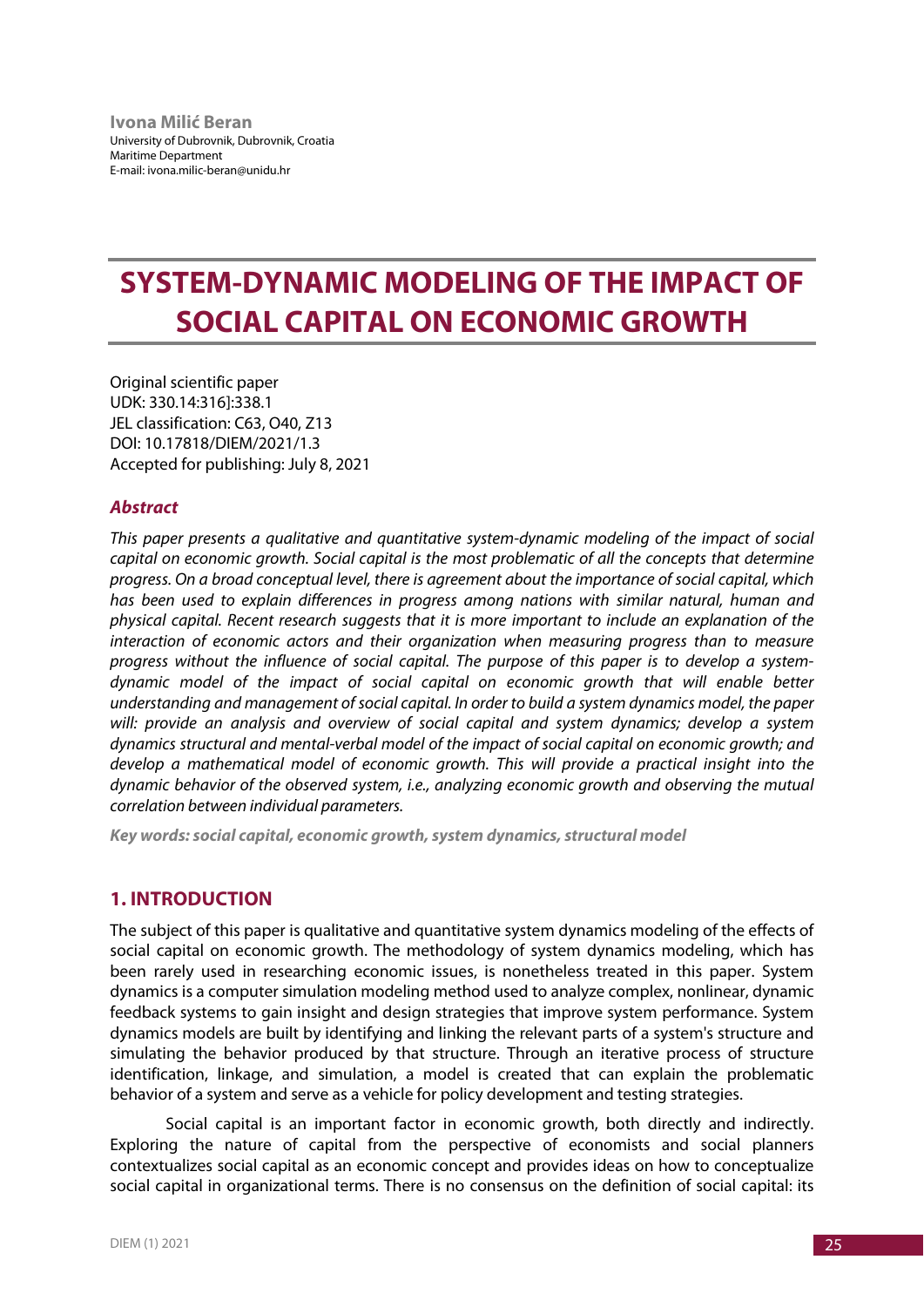composition, functioning, scope, sources, manifestations and consequences. Despite its problematic nature, there are four broad approaches (OECD, 2001) that can help define it.

- 1. anthropological it is the biological foundation of social order: people have a natural instinct to associate and form groups for mutual benefit, and it is part of human nature (interest).
- 2. sociological emphasizes social organizations, certain aspects of trust, reciprocity, and civic engagement network that reflect interest at the organizational level.
- 3. economic focuses on how individuals communicate with each other out of self-interest (individual interest to increase personal gain) and how they invest and exploit resources.
- 4. political emphasizes the role of institutions, political and social norms in shaping human behavior.

Social capital is the most problematic of all the concepts that determine progress. On a broad conceptual level, there is agreement about the importance of social capital, which has been used to explain differences in progress among nations with similar natural, human and physical capital.

## **2. LITERATURE REVIEW**

In economic theory, capital is defined as one of the three primary factors of production (land, labor and capital). The basic definition was expanded in the second half of the twentieth century by three additions. The first of these was proposed by Solow (Slow, 1956), who became known as the neoclassical growth model, which explained how innovation and capital affect each other. His model described the multiplier effect of investment in technology and the processes that develop innovative technologies on capital and manufacturing. The other two are the ideas of human capital and the idea of social capital. Schultz (Schultz, 1961) developed human capital as an economic concept in terms of the added value of work through the provision of knowledge and skills, and so did Becker (Becker,1964) in terms of education in a broader sense. Putnam and others added a third innovation in thinking about capital, about social capital, emphasizing that human capital is found in individuals and that it is necessary to build a network of relationships and norms of reciprocity and trust between people in order to use it. The World Bank, as an international agency whose main interest is to mobilize investment in human capital and reduce poverty, describes social capital as institutions, relationships, networks and norms that shape the quality and quantity of social interactions.

Social capital can be considered (Bourdieu, 1985) in two elements: the first, in the size of the network of relations (social relations to gain access to resources) and the second, in the sum of its cumulative, cultural and economic resources, focusing on the social and economic resources embodied in social networks (quantity and quality of these resources). For Bourdieu, social capital has never been separated from economic capital. Instead, capital is expanded to include material exchange relations and non-economic forms of capital, especially cultural capital. He also points out that social capital is realized by individuals but is not owned by them.

Social capital is linked to economic capital through a series of economic and power relations (non-economic). The emphasis on the complementarity between social and human capital in relation to school attendance, stimulated interest in the study of social capital. Coleman attempted to reconcile the sociological view, according to which people are shaped by the environment or social structures, and the economic view, according to which people act as independent individuals who seek to maximize profits and act rationally (Coleman, 1988).

The accumulation of social capital is very important to improve performance as it can integrate human capital and organizational capital to form intellectual capital. Integration of the three capitals stimulate mutual trust within the organization, improve innovative capabilities, and enlarge the network of connections which can ultimately improve organizational development and financial performance (Liu, 2017). Scholars (Zhao et al., 2011; Sultana et al., 2019) claim that social capital greatly contributes to the improvement of organizational capabilities, influencing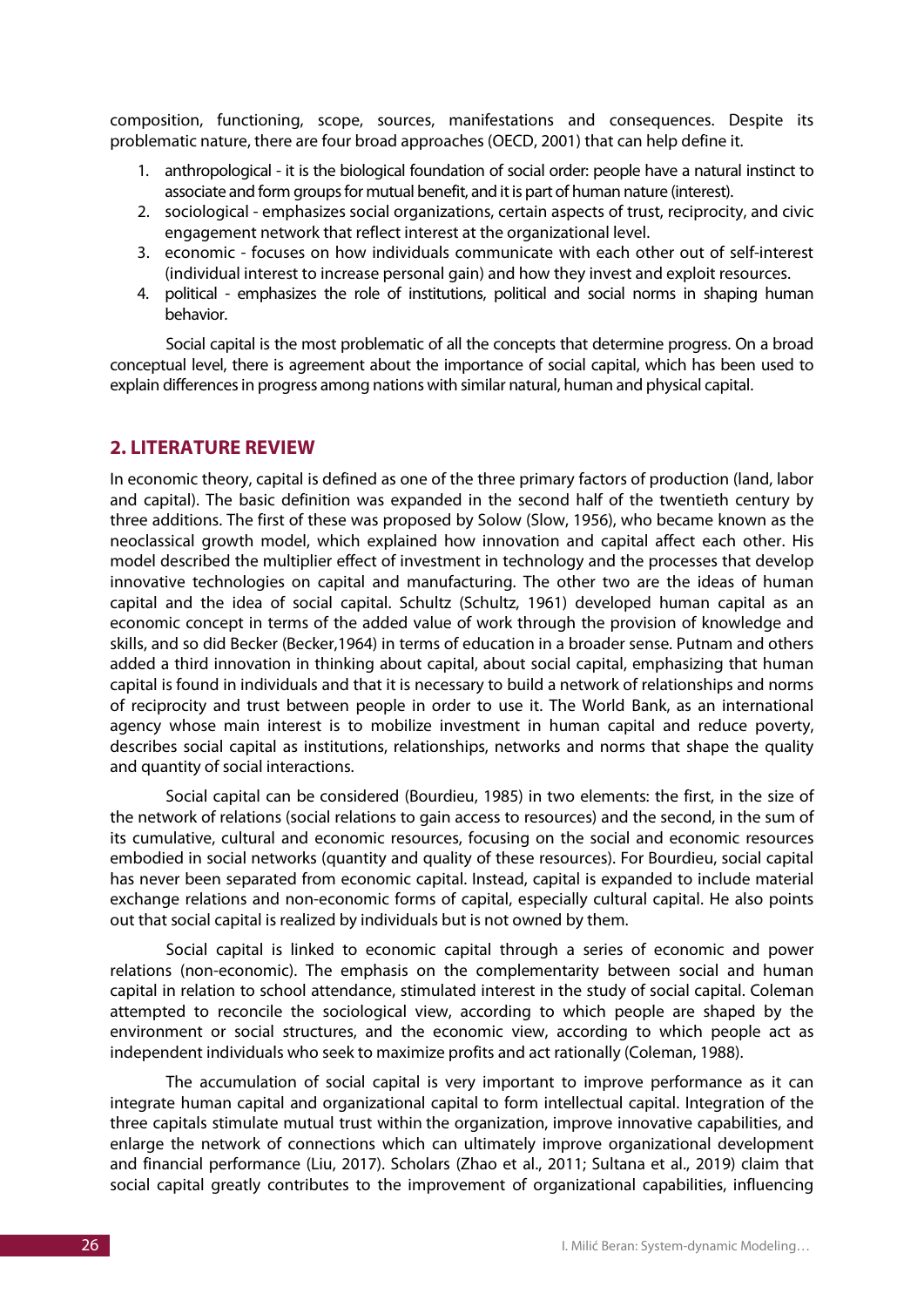individual decisions in improving business performance. Employees of various service organizations recommended to invest in social capital because it is proven to have a significant influence on employee commitment (Ellinger, 2013). Other studies (Syed & Kamel, 2018; Kaltenbrunner & Renzl, 2019) showed that social capital is related to organizational performance.

Recent research suggests that it is more important to include an explanation of the interaction of economic actors and their organization when measuring progress than to measure progress without the influence of social capital.

# **3. SYSTEM DYNAMIC STRUCTURAL AND MENTAL-VERBAL MODEL OF SOCIAL CAPITAL**

Based on the analysis of parameters influencing social capital and interaction of social, psychological and moral capital, its structural model is designed (Figure 1) The basic variables in this model are: relative changes in trust, employment, moral capital and psychological capital.

Social capital plays an important role in increasing the efficiency of political institutions and improving economic performance. The system dynamics model integrates both economic variables and the perceived social capital of the state. The economic variable is employment (although other variables also enter the model, but indirectly), while the so-called soft variable is trust in government institutions.

While trust is only one component of social capital in different definitions and dimensions of social capital, the research shows that this dimension is indispensable for social and economic relations. Trust between individuals (interpersonal trust) and trust in institutions (institutional trust) have been shown to be a decisive determinant of economic growth, social cohesion and well-being (Yann Algan, 2010**).** Countries with higher levels of trust tend to have higher income. In this way, whether people trust or not depends on their perception of how well societal institutions function. If people believe that strong enforcement mechanisms are in place to discourage cheating or other forms of uncooperative or socially harmful behaviours, they will be more likely to trust others in general (Knack and Keefer, 1997; Rothstein, 2000; Beugelsdijk, 2006). In this case, efficient institutions in which individuals trust are a key driver of trust in others in a cross-section of countries (Rothstein, 2011). Trust varies significantly within countries, depending on income, education, employment status and household type (OECD, 2017). Both generalised trust and trust in institutions are higher among higher income groups and among more highly educated people, and lower among unemployed people and single-person households with at least one dependent child.



#### Source: Author's own.

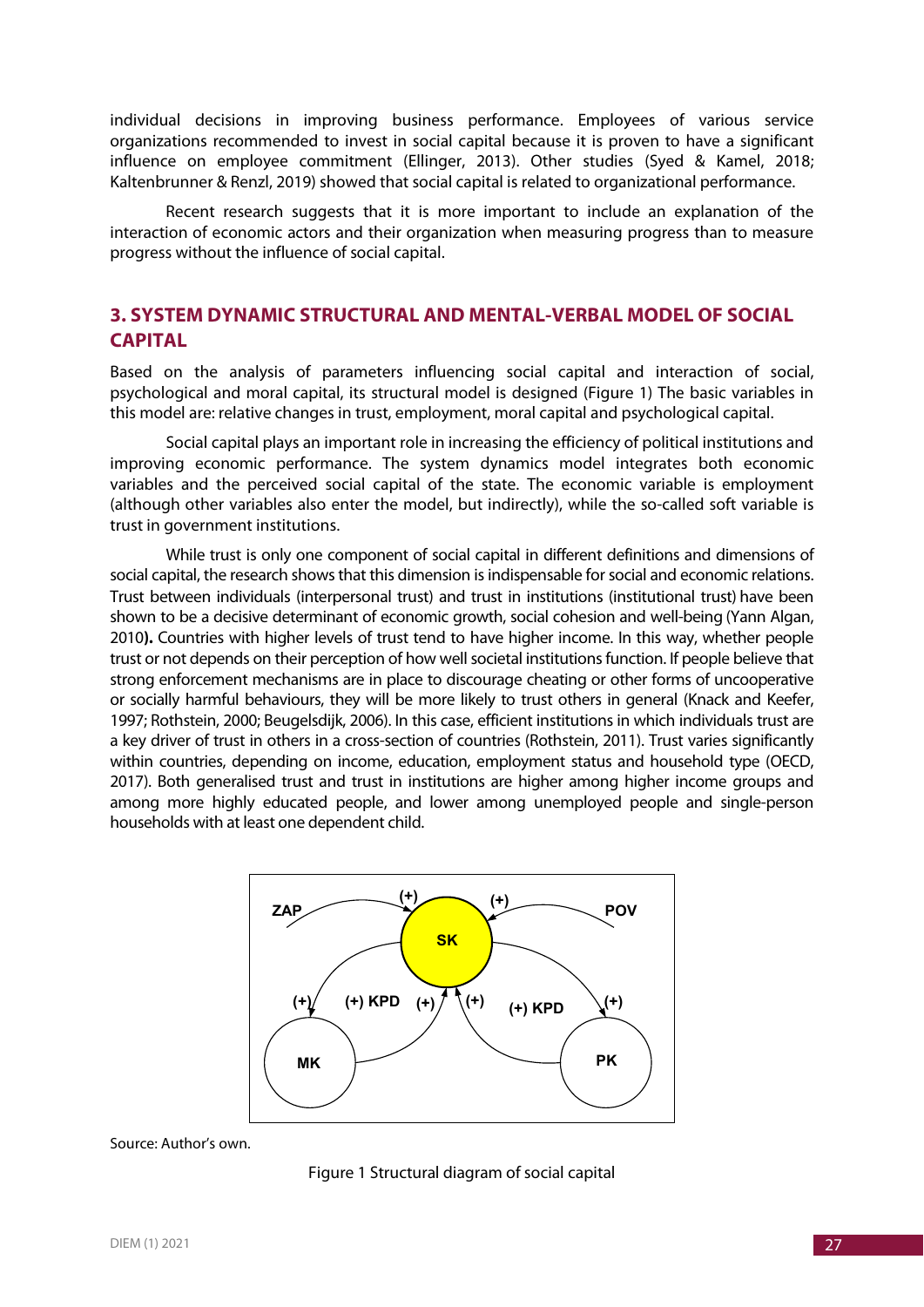Social and moral capital influence each other, social capital increases economic rewards (Collier 2002), compliance with norms (Narayan and Cassidy 2001), which leads to increased morale and increases positive or socially desirable strengths of the individual (Hayashi and Yamagishi 1998). A more moral group or society is primed with the conditions for social capital, while an immoral society is clearly not. Morality relates to acting fairly and not harming others so creates favourable conditions for a wide range of factors related to social capital such as trust, reciprocity, and norms of giving, sharing, and helping. Immoral acts, on the other hand, have ripple effects through society that are likely to have negative effects on various aspects of social capital (Claridge, 2019).

An association between social capital and a better state of individual and public health, higher optimism, increased engagement in positive hygienic behaviours, increased resilience to difficulties and reduced mental disorders. Moreover, people with higher psychological capital are more capable of engaging in group interactions and social participations. Thus, psychological capital connects people to each other and enable repeated and sustained interaction. It appears that people with higher psychological capital tend to have more and continued social interactions and enjoy a better social life (Allameh et all. 2018).

## **4. SYSTEM DYNAMIC MENTAL-VERBAL MODEL OF SOCIAL CAPITAL**

Social capital (SK) is most strongly influenced by employment of the working age population (ZAP), trust in government institutions (POV), moral capital (MK) and psychological capital (PK). When the ZAP increases, the SK increases, which means that the internal relationship is positive. When the POV increases, the SK increases, so the effect on the SK is positive. When the MK increases, the SK also increases, which means that the dynamic nature of the internal feedback is positive. The KPD feedback cycle is positive. When the PK increases, the SK increases, so the KPD feedback cycle has a globally positive character. Figure 1 shows a structural diagram of social capital, using the same labels as in the following system-dynamic mental-verbal model.

The flowchart is a quantitative system model that clarifies the basic physical system structure and provides more information than a structural diagram. The stock and flow diagram of social capital in DYNAMO symbolic, shown in Figure 2 is based on the structural and mental-verbal models.



Source: Author's own.

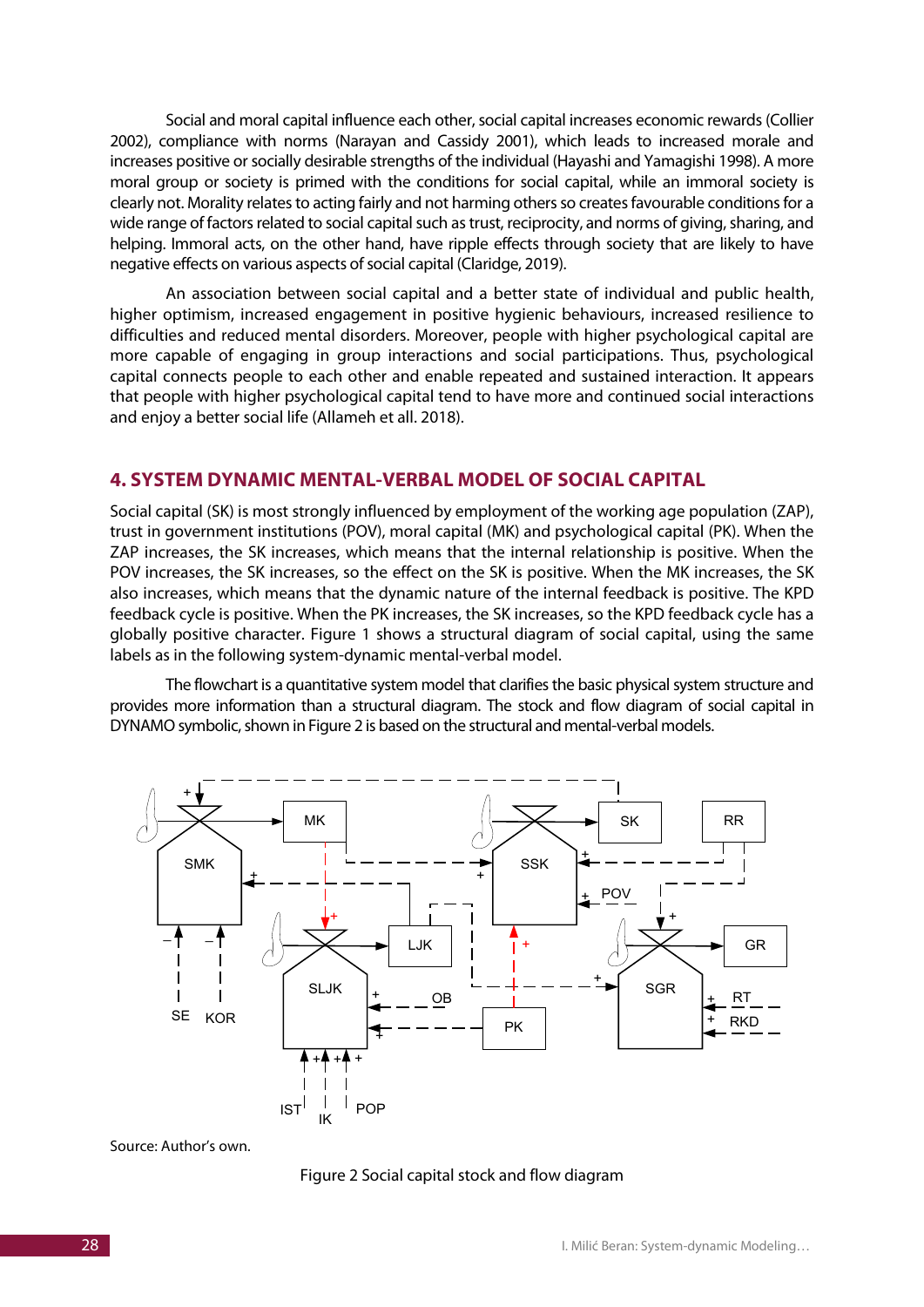Basic features of the stock and flow diagram are: system stocks, flows between stocks, control function that controls the amount of matter, energy, or information that flows between system stocks and information channels that connect the system stocks to the control function.

The value of social capital depends on its previous value and the rate of its change. The rate of change of social capital is affected by the change in moral capital, psychological capital, employment of the working age population and trust in government institutions.

# **5. MATHEMATICAL MODEL OF THE EFFECT OF INTELLECTUAL CAPITAL ON ECONOMIC GROWTH**

After the definition of the problem, which is the first stage of system dynamics modeling, the second stage takes place - the system conception. It includes the development of the mathematical model based on the created cause-effect diagrams and the structural system model. The stage of mathematical model development is crucial for modeling the system dynamics. The dynamic mathematical model is created theoretically using the basic laws of system behaviour. The Cobb-Douglas formula is the basic starting point for the development of the mathematical model of the influence of social capital on economic growth.

GR in the equation (1) represents a relative value of the economy growth at a specific time interval and it is calculated by adding up the preceding economy growth value to economy growth relative change rate integral in the preceding time interval. SGR stands for the economy growth relative change rate which is equal to the first economy growth derivation and it is obtained by adding up the technological capital relative value RT, the capital goods relative value RKD, the human capital relative value LJK as well as the work resources relative value RR multiplied with the corresponding coefficient indicated in the equation (2).

Human capital-LJK- (equations 3 and 4), moral capital-MK- (equations 5 and 6), social capital-SK- (equations 7 and 8) and psychological capital- PK-(equations 9 and 10) can be calculated according to the following equations:

$$
GR = GR_0 + \int_{t_1}^{t_2} SGRdt
$$
 (1)

$$
SCR = \frac{d}{dt}(k_1 * RT + k_2 * RKD + k_3 * LK + k_4 * RR)
$$
\n(2)

$$
LJK = LJK_0 + \int_{t_1}^{t_2} SLKdt
$$
 (3)

$$
SLJK = \frac{d}{dt}(k_6 * OB * KSGRO + k_7 * POP + k_8 * PK + k_9 * IK + k_{10} * IST + k_{11} * MK)
$$
\n(4)

$$
MK = MK_0 + \int_{t_1}^{t_2} SMKdt
$$
\n
$$
(5)
$$

$$
SMK = \frac{d}{dt}(k_{12} * SK - k_{13} * KOR - k_{14} * SE + k_{15} * LJK)
$$
\n(6)

In equation (5), the MK is the relative value of moral capital growth in a given time interval and is calculated by adding the previous value of moral capital and the product of the time step and the relative rate of change of moral capital in the previous time interval. The SMK means the relative rate of change of moral capital, which is equal to the first derivative of moral capital, and is obtained by subtracting the relative value of the change in corruption and the relative value of the change in the shadow economy from the relative value of the change in social capital, multiplied by the corresponding coefficients given in equation (6).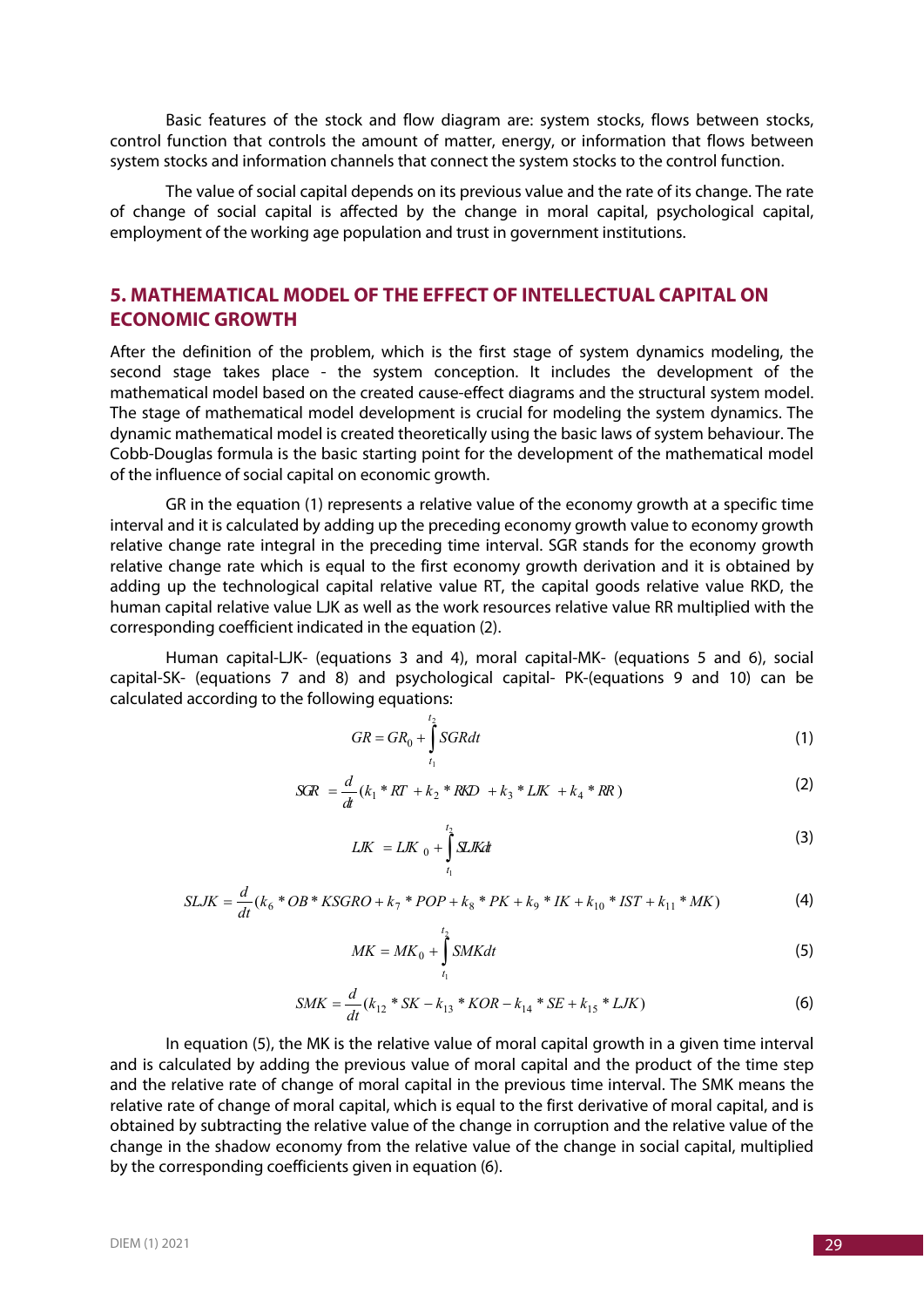$$
SK = SK_0 + \int_{t_1}^{t_2} SSKdt
$$
 (7)

$$
SSK = \frac{d}{dt}(k_{17} * PK + k_{18} * POV + k_{19} * RR + k_{20} * MK)
$$
\n(8)

$$
PK = PK_0 + \int_{t_1}^{t_2} SPKdt
$$
\n(9)

$$
SPK = \frac{d}{dt}(k_{25} * SK + k_{21} * PR + k_{22}O * GR - k_{23} * N + k_{24} LJK)
$$
\n(10)

In equation (7), the SK is the relative value of social capital growth in a given time interval and is calculated by adding the previous value of social capital to social capital relative change rate integral in the previous time interval. The SSK expresses the relative rate of change of social capital equal to the first derivation of social capital and is obtained by summing the following values: relative values of change in psychological capital, relative values of change in trust in institutions, relative values of change in labor resources, relative values of change in moral capital, multiplied by corresponding coefficients in equation (8).

In equation (9), the PK is the relative value of the growth of psychological capital in a given time interval and is expressed by the sum of the previous value of psychological capital and the integral of the relative rate of change of psychological capital in the previous time interval. The SPK represents the relative rate of change of psychological capital, which is equal to the first derivation of psychological capital and is obtained by the sum of: relative values of change of social capital, relative values of change of productivity, relative values of change of secondary education multiplied by economic development, relative values of change of human capital. unemployment, multiplied by the corresponding coefficients indicated in equation (10).

The values of intellectual capital IK, research IST, corruption KOR, education OB, government institutions credibility POV, work resources RR, grey economy SE, psychological capital PK, population POP, capital goods RKD as well as technological capital TK are variables that are important for economic growth, but are not the subject of study in this work.

## **6. CONCLUSION**

Social capital is found in individuals, and in order to use it, it is necessary to establish networks of relationships and norms of reciprocity and trust between people. Social capital contributes to productivity and is associated with economic security. Social networks and norms help people to act collectively and improve the efficiency of economic agents.

The paper presents the complexity of the influence of social capital on the dynamics of economic growth behavior. The structural diagram of social capital provides a graphical representation of the interaction of individual factors under direct and indirect influence. Knowledge of the cause-effect relationships between variables and social capital factors is particularly valuable. They are represented by feedback loops that appear as negative or positive feedback and are constructed based on the mental-verbal model presented.

The final phase of the research was to develop a mathematical model for the system of influence of social capital on economic growth, based on mental-verbal and structural models. Mathematical models are a very precise way to describe the functioning of individual subsystems and the interaction of individual parameters and factors within the system.

The impact of social capital on economic growth is a topic that undoubtedly can and must be discussed further. As the COVID -19 pandemic has affected economic and social activities, national blockades and government restrictions require the adaptive capacity of individuals as well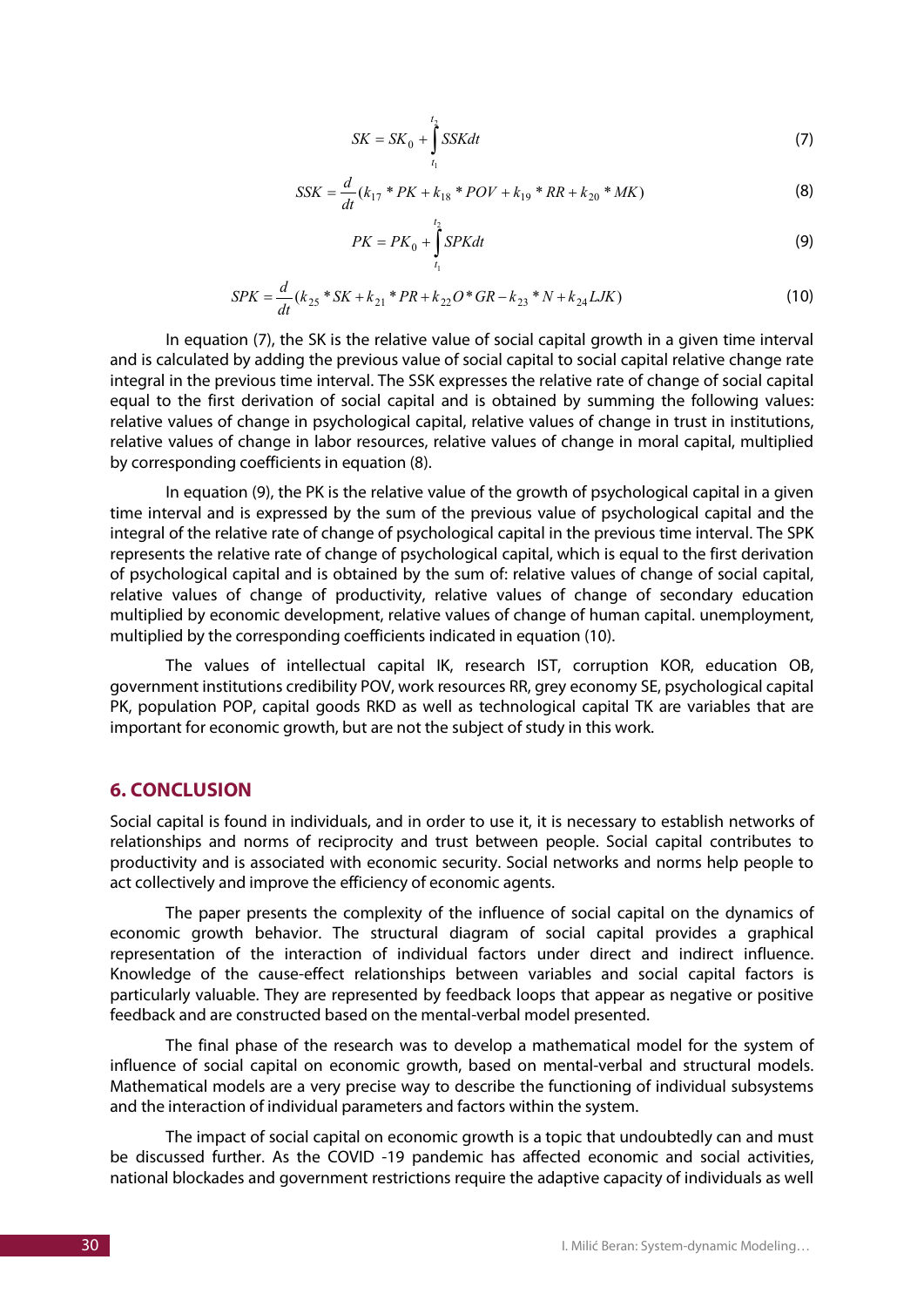as economies, further research needs to analyze and determine how individual economies have responded and how successful they have been and can be.

# **REFERENCES**

Algan, Y., Cahuc P. (2010). Inherited trust and growth. *The American Economic Review, Vol. 100, No. 5*, pp. 2060- 2092. https://doi.org/10.1257/aer.100.5.2060

Allameh S. M. ,Hosseini, S.H., Mahabadi, M.N., Samadi A. (2018) The effect of psychological capital on quality of life, given the mediating role of social capital and quality of work life. *International Journal of Business Innovation and Research, Vol.17 No.2*, pp. 210-225. https://doi.org/10.1504/IJBIR.2018.094763

Becker, G. (1964). *Human Capital.* Chicago: University of Chicago Press.

Beugelsdijk, S. (2006). A note on the theory and measurement of trust in explaining differences in economic growth. *The Cambridge Journal of Economics*, Vol. 30(3), pp. 371-387. https://doi.org/10.1093/cje/bei064

Bourdieu, P. (1985). The Forms of Capital. in JG Richardson (eds.) *Handbook of Theory and Research for the Sociology of Education.* New York*:* Greenwood Press, pp. 241-258.

Claridge T. (2019). Understanding the impact of your social capital.

https://www.socialcapitalresearch.com/understanding-the-impact-of-your-social-capital/(accessed 23.04.2021)

Coleman, J. (1988). Social Capital in the Creation of Human Capital, *The American Journal of Sociology*, 94, Supplement: Organisations and Institutions: Sociological and economic Approaches to the Analysis of Social Structure, pp. s95-s120. https://doi.org/10.1086/228943

Collier, P. (2002). Social capital and poverty: A microeconomic perspective. in C. Grootaert & T. van Bastelaer (eds.) *The role of social capital in development: An empirical assessment*. Cambridge: Cambridge University Press, pp. 19-41. https://doi.org/10.1017/CBO9780511492600.003

Ellinger, A. E., Musgrove, C. C. F., Ellinger, A. D., Bachrach, D. G., Elmadag Bas, A. B., & Wang, Y. L. (2013). Influences of organizational investments in sosial capital on service employee commitment and performance. *Journal of Business Research*, 66(8), pp. 1124-1133. https://doi.org/10.1016/j.jbusres.2012.03.008

Hayashi, N., Yamagishi, T. (1998). Selective play: Choosing partners in an uncertain world. *Personality & Social Psychology Review,* 2, pp. 276–289. https://doi.org/10.1207/s15327957pspr0204\_4

Kaltenbrunner, K., Renzl, B. (2019). Sosial Capital in Emerging Collaboration between NPOs and Volunteers: Performance Effects and Sustainability Prospects in Disaster Relief. Voluntas: *International Journal of Voluntary and Nonprofit Organizations*, 30(5), pp. 976-990. https://doi.org/10.1007/s11266-019-00123-6

Knack, S., P. Keefer (1997). Does social capital have an economic payoff? A cross-country investigation. *The Quarterly Journal of Economics*, *Vol. 112(4),* pp. 1252-88. https://doi.org/10.1162 /003355300555475

Liu, C. H. (2017). The relationships among intellectual capital, sosial capital, and performance - The moderating role of business ties and environmental uncertainty. *Tourism Management*, 61, pp. 553-561. https://doi.org/10.1016/j.tourman.2017.03.017

Narayan, D., Cassidy, M. F. (2001). A dimensional approach to measuring social capital: Development and validation of a social capital inventory. *Current Sociology*, 49, pp. 59–102. https://doi.org/10.1177 /0011392101049002006

OECD (2001). *The Well-being of Nations: The Role of Human and Social Capital*, OECD Publishing, Paris, http://dx.doi.org/10.1787/9789264189515-en. (accessed 18.03.2021) https://doi.org/10.1787/9789264 189515-en

OECD (2017). *OECD Guidelines on Measuring Trust*, OECD Publishing, Paris, http://dx.doi.org/10.1787 /9789264278219-en (accessed 18.04.2021)

Putnam, R. D., R. Leonardi, R. Nanetti, R.Y. (1993). *Making Democracy Work. Civic Traditions in Modern Italy*. Princeton: Princeton University Press. https://doi.org/10.1515/9781400820740

Putnam R. D. (1993). *Making Democracy Work, Civic traditions in modern ltaly.* Princeton: Princeton University Press. https://doi.org/10.1515/9781400820740

Rothstein, B. (2011). *The Quality of Government, Social Trust and Inequality in International Perspective*. Chicago: University of Chicago Press. https://doi.org/10.7208/chicago/9780226729589.001.0001